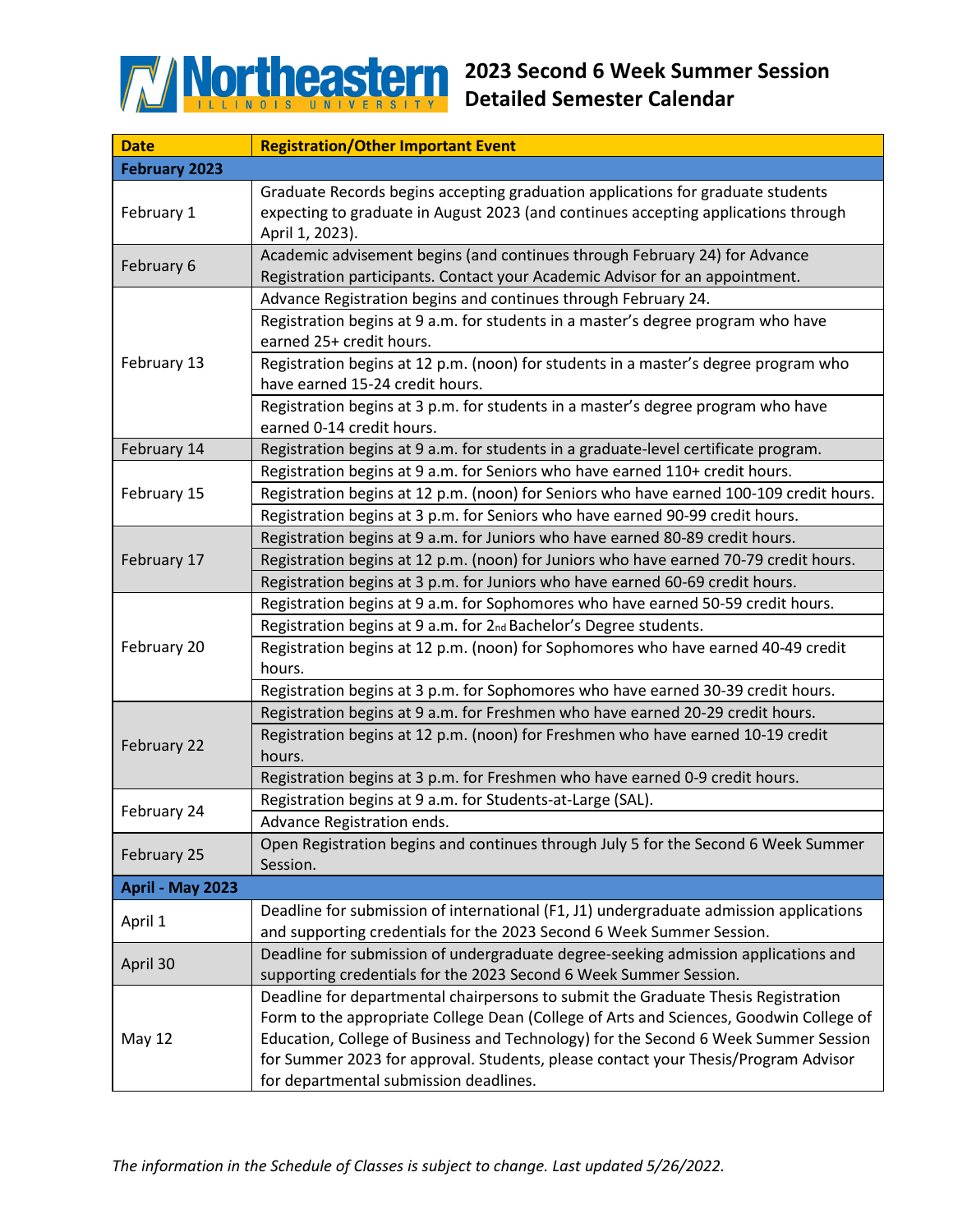

## **2023 Second 6 Week Summer Session Detailed Semester Calendar**

|                  | First payment due for students who registered February 13 through May 19. Payment      |  |
|------------------|----------------------------------------------------------------------------------------|--|
| <b>May 19</b>    | due by 4:30 p.m. in person or by 11:59 p.m. via NEIUport. Students receiving financial |  |
|                  | aid should confirm with the Office of Financial Aid.                                   |  |
| <b>May 29</b>    | Memorial Day Holiday -University closed / No Classes                                   |  |
| <b>June 2023</b> |                                                                                        |  |
| June 15          | Deadline to submit a Student-at-Large admission application for the 2022 Second 6      |  |
|                  | Week Summer Session.                                                                   |  |
| June 19          | Juneteenth Holiday University Closed / No Classes                                      |  |
| June 23          | Second payment due in person by 4:30 p.m. or by 11:30 p.m. via NEIUport.               |  |
| June 24          | Refunds disbursed beginning at 1:00 p.m.                                               |  |
| June 30          | Deadline for college Deans to submit the Individualized Study Registration Form for    |  |
|                  | Independent Study to the Provost's Office for the Second 6 Week Summer Session.        |  |
|                  | Students, please contact your program advisor/chairperson for departmental             |  |
|                  | submission deadlines.                                                                  |  |
|                  | Deadline for College Deans to submit the Individualized Study Registration Form for    |  |
|                  | Tutored Study to the Provost's Office for the Second 6 Week Summer Session. Students,  |  |
|                  | please contact your advisor/chairperson for departmental submission deadlines.         |  |
|                  | Waitlists end at 3:00 p.m.                                                             |  |
| <b>July 2023</b> |                                                                                        |  |
| July 3           | Weekday classes begin                                                                  |  |
| July 4           | Independence Day holiday - University closed                                           |  |
| July 5           | Open Registration ends.                                                                |  |
|                  | Change of Registration begins and continues through July 8. Note: Beginning July 6,    |  |
| July 6           | departmental approval will be required for all classes.                                |  |
|                  | Saturday classes begin.                                                                |  |
|                  | Change of Registration ends.                                                           |  |
|                  | Last day to drop a course from the Second 6 Week Summer Session and receive a 100%     |  |
|                  | refund/credit of tuition and fees (less \$10 withdrawal fee for students withdrawing   |  |
| July 8           | from all courses).                                                                     |  |
|                  | Last day to drop a course from the Second 6 Week Summer Session and not be assigned    |  |
|                  | a "W" (withdrawn grade).                                                               |  |
|                  | Last day to apply for the Pass/Fail Option with Enrollment Services.                   |  |
|                  | Last day to apply for the Audit Option with Enrollment Services.                       |  |
|                  | Last day to waive the mandatory parking fee with Student Payment Services.             |  |
| July 9           | 50% tuition and fees refund/credit period begins and continues through July 15.        |  |
| July 15          | Last day to drop a course from the Second 6 Week Summer Session and receive a 50%      |  |
|                  | refund of tuition and fees (less \$10 withdrawal fee for students withdrawing from all |  |
|                  | courses).                                                                              |  |
| July 16          | 25% tuition and fees refund/credit period begins and continues through July 23.        |  |
|                  | Deadline for graduate students to remove incompletes and submit comprehensive          |  |
| July 20          | examination results, project, or portfolios, with all approval pages, to the Graduate  |  |
|                  | Records Office for August 2023 Graduation.                                             |  |
| July 23          | Last day to drop a course from the Second 6 Week Summer Session and receive a 25%      |  |
|                  | refund of tuition and fees (less \$10 withdrawal fee for students withdrawing from all |  |
|                  | courses). No refund of tuition and fees starting July 24.                              |  |